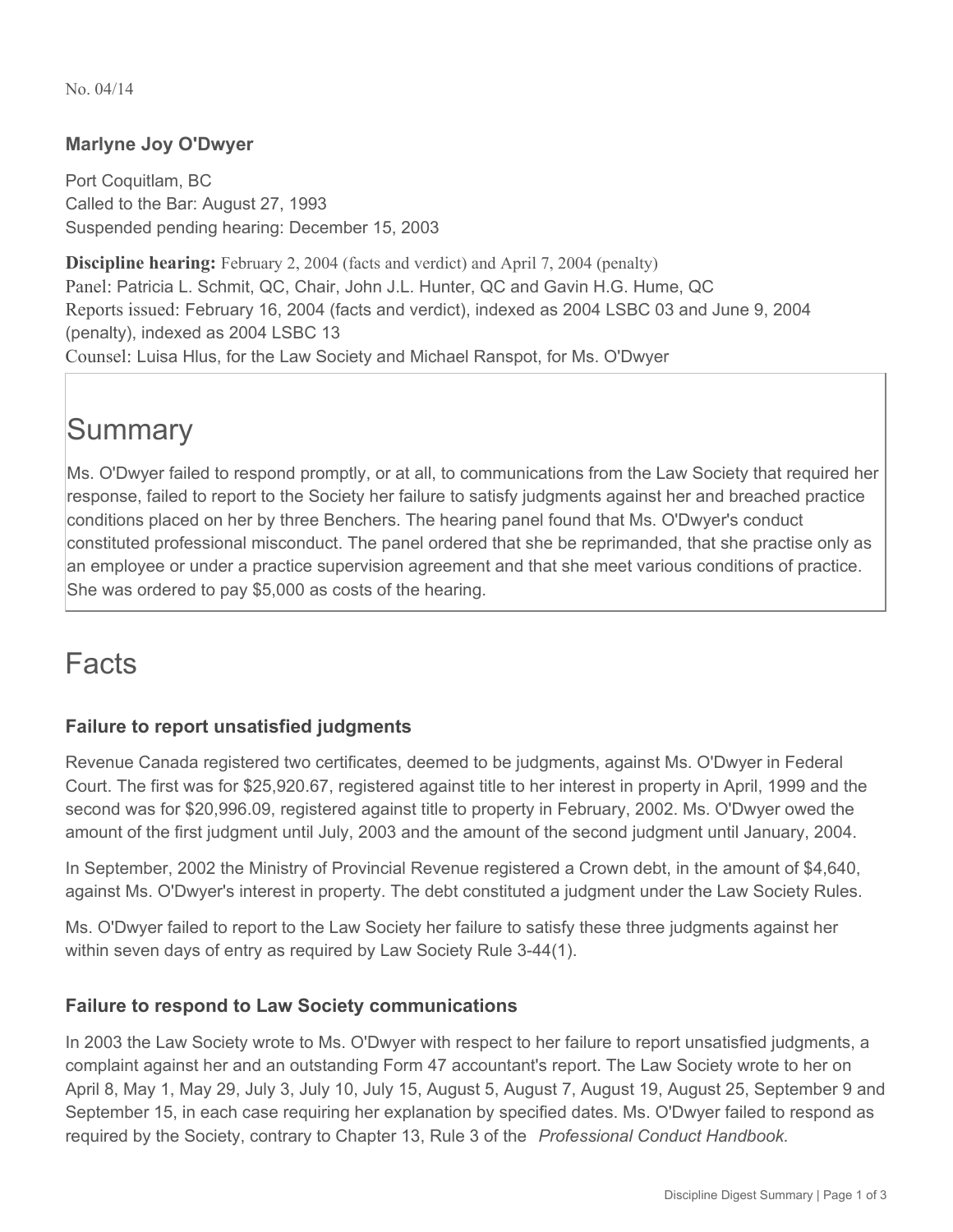On October 10, 2003 three Benchers convened to determine if Ms. O'Dwyer should be suspended or be made subject to conditions on her practice under section 39 of the *Legal Profession Act* and Rule 4-17 of the Law Society Rules. The Benchers imposed nine conditions on her practice. She failed to comply with some of these conditions in that she did not file a final Form 47 accountant's report within 30 days, did not bring her accounting records up to date within 30 days, did not respond to all outstanding matters with the Law Society within 21 days and did not furnish, within 30 days, a letter from a trustee in bankruptcy confirming that she had sought debt counselling. Her trustee in bankruptcy provided such a confirmation to the Society on December 10, 2003.

On December 3, 2003 a citation was directed against Ms. O'Dwyer. On December 15 three Benchers convened in a proceeding under Rule 4-17 and ordered that Ms. O'Dwyer be suspended from practice pending disposition of the citation against her due to her breach of practice conditions. A custodian of her practice was appointed on December 16, 2003.

## Verdict

The hearing panel found, and Ms. O'Dwyer admitted, that her conduct in failing to report to the Law Society unsatisfied judgments against her, failing to respond to Law Society communications and breaching conditions of practice constituted professional misconduct.

# **Penalty**

The panel ordered that Ms. O'Dwyer:

be reprimanded;

practise only in one of the following two situations:

a) as an employee of a law firm approved by the Practice Standards Committee, on the condition that she not be responsible for any law office management accounting, that she provide her employer with a list of criminal files brought under her employer's care and those referred to other lawyers, that she provide any reports requested by the Practice Standards Committee and that she direct her employer to cooperate with the Law Society in any enquiries it may make;

b) under a practice supervision agreement approved by the Practice Standards Committee by a supervising lawyer who is approved by the Law Society and who agrees to provide reports requested by the Committee. In this situation, Ms. O'Dwyer must restrict her practice to criminal law, civil litigation and family law;

continue to attend counselling to assist in coping with her personal problems and those issues identified in a practice review report;

review each of her files with her employer or practice supervisor to determine her ability to handle each file and whether it is economically feasible for her to do so and, if a file is not economically feasible, to advise the client to retain another lawyer and to get off the record;

for the files she retains, determine a plan of action and enter bring- forward dates into her system and that of her employer;